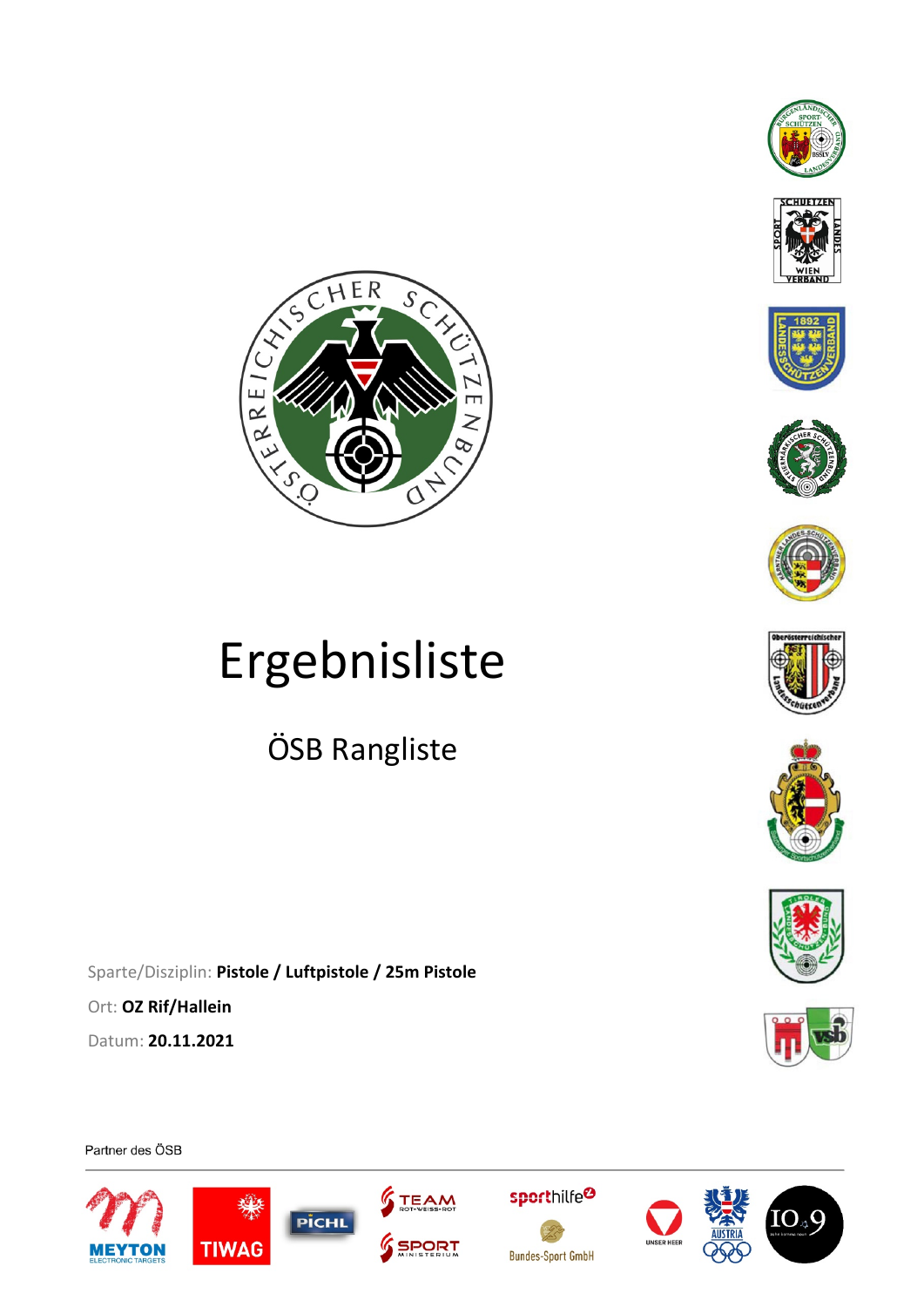## **ÖSB TRAININGSKURS 20 NOV 2021**



## **RESULTS 10m AIR PISTOL MEN QUALIFICATION**

|      | <b>Records</b><br>594 JIN, Jongoh |                            |            | 12 APR 2009   |              |    |           |                |    |             |                |
|------|-----------------------------------|----------------------------|------------|---------------|--------------|----|-----------|----------------|----|-------------|----------------|
| QWR  |                                   |                            |            | <b>KOR</b>    |              |    | <b>WC</b> | Changwon (KOR) |    |             |                |
|      | <b>Bib No</b>                     | <b>Name</b>                |            | <b>Series</b> |              |    |           |                |    |             |                |
| Rank |                                   |                            | <b>Nat</b> |               | $\mathbf{2}$ | 3  | 4         | 5              | 6  | Total       | <b>Remarks</b> |
|      | 1042                              | <b>ZECHMEISTER Richard</b> | <b>AUT</b> | 94            | 95           | 96 | 98        | 99             | 96 | 578-19x     |                |
| 2    | 1002                              | <b>KRAL Daniel</b>         | <b>AUT</b> | 93            | 94           | 94 | 94        | 97             | 94 | 566-11x     |                |
| 3    | 1040                              | <b>GOSCH Corina</b>        | <b>AUT</b> | 93            | 94           | 96 | 90        | 94             | 86 | $553 - 11x$ |                |
| 4    | 1039                              | <b>GRANDITS Michael</b>    | <b>AUT</b> | 90            | 97           | 90 | 93        | 92             | 89 | $551 - 9x$  |                |
| 5    |                                   | 1015 KRETZL Timon          | <b>AUT</b> | 91            | 90           | 90 | 95        | 90             | 93 | $549 - 8x$  |                |
| 6    | 1041                              | <b>WAGNER Sebastian</b>    | <b>AUT</b> | 92            | 91           | 90 | 93        | 91             | 90 | $547 - 9x$  |                |
| 7    |                                   | 1036 PUTZ Korbinian        | <b>AUT</b> | 91            | 92           | 88 | 92        | 91             | 88 | $542 - 9x$  |                |
| 8    |                                   | 1013 KRETZL Simon          | <b>AUT</b> | 92            | 92           | 87 | 89        | 89             | 90 | $539 - 3x$  |                |
| 9    | 1009                              | <b>SCHULLER Michelle</b>   | <b>AUT</b> | 91            | 86           | 92 | 88        | 84             | 91 | $532 - 6x$  |                |

 $\mathsf{Summary} \ \mathsf{Number}$  of athletes on this list: 9; Total number of athletes: 0

Legend<br>**Bib No**<br>WC **Bib Number**<br>World Cup

**B Nation Bibb QWR Qualification World Record**